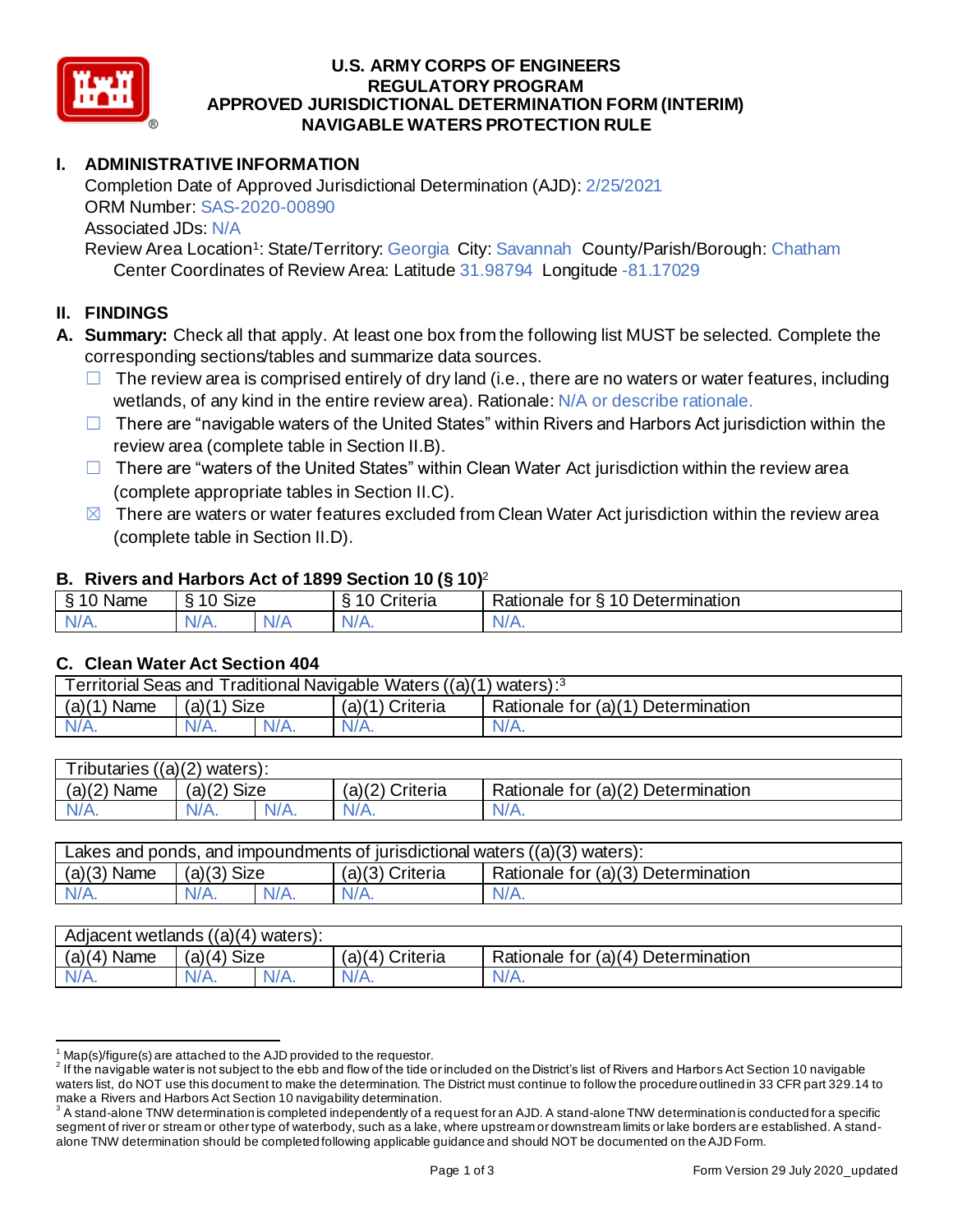

#### **U.S. ARMY CORPS OF ENGINEERS APPROVED JURISDICTIONAL DETERMINATION FORM (INTERIM) NAVIGABLE WATERS PROTECTION RULE REGULATORY PROGRAM**

# **D. Excluded Waters or Features**

| D. Excluded Waters or Features                      |                       |         |                                    |                                                                                                                                                                                                                                                                                                          |
|-----------------------------------------------------|-----------------------|---------|------------------------------------|----------------------------------------------------------------------------------------------------------------------------------------------------------------------------------------------------------------------------------------------------------------------------------------------------------|
| Excluded waters $((b)(1) - (b)(12))$ : <sup>4</sup> |                       |         |                                    |                                                                                                                                                                                                                                                                                                          |
| <b>Exclusion Name</b>                               | <b>Exclusion Size</b> |         | Exclusion <sup>5</sup>             | Rationale for Exclusion Determination                                                                                                                                                                                                                                                                    |
| Wetland                                             | 0.476                 | acre(s) | $(b)(1)$ Non-<br>adjacent wetland. | Wetland 1 is not adjacent to any $(a)(1)-(a)(3)$<br>waters as defined by NWPR. This wetland does<br>not abut any $(a)(1)-(a)(3)$ waters, is physically<br>separated from all $(a)(1)-(a)(3)$ waters and does<br>not have a direct surface connection to any<br>$(a)(1)-(a)(3)$ waters in a typical year. |

# **III. SUPPORTING INFORMATION**

- **A. Select/enter all resources** that were used to aid in this determination and attach data/maps to this document and/or references/citations in the administrative record, as appropriate.
	- $\Box$  Information submitted by, or on behalf of, the applicant/consultant: Title(s) and date(s) This information Select. sufficient for purposes of this AJD. Rationale: N/A or describe rationale for insufficiency (including partial insufficiency).
	- $\Box$  Data sheets prepared by the Corps: Title(s) and/or date(s).
	- ☐ Photographs: Select. Title(s) and/or date(s).
	- $\Box$  Corps site visit(s) conducted on: Date(s).
	- ☐ Previous Jurisdictional Determinations (AJDs or PJDs): ORM Number(s) and date(s).
	- ☐ Antecedent Precipitation Tool: *provide detailed discussion in Section III.B*.
	- ☒ USDA NRCS Soil Survey: NRCS Web Soil Survey Online Mapping Tool
	- ☒ USFWS NWI maps: NWI Layer from SAGIS
	- ☒ USGS topographic maps: USGS Topogaphic layer from SAGIS

## **Other data sources used to aid in this determination:**

| Data Source (select) | Name and/or date and other relevant information |
|----------------------|-------------------------------------------------|
| <b>USGS Sources</b>  | $N/A$ .                                         |
| <b>USDA Sources</b>  | $N/A$ .                                         |
| <b>NOAA Sources</b>  | $N/A$ .                                         |
| <b>USACE Sources</b> | $N/A$ .                                         |
| LiDAR data/maps      | 1 FT elevation LIDAR contours from SAGIS        |
| <b>Other Sources</b> | $N/A$ .                                         |

- **B. Typical year assessment(s):** N/A or provide typical year assessment for each relevant data source used to support the conclusions in the AJD.
- **C.** Additional comments to support AJD: Non-adjacent Wetland 1 is part of a larger (±2.5 acre) wetland that extends off-site to the east, is surrounded by developed upland on all sides, and drains north through an ephemeral ditch cut through maintained upland lawn. The ephemeral ditch does not allow for a direct hydrologic surface connection to an (a)(1)-(a)(3) water during a typical year. There is no direct hydrologic

 $^4$  Some excluded waters, such as (b)(2) and (b)(4), may not be specifically identified on the AJD form unless a requestor specifically asks a Corps district to do so. Corps districts may, in case-by-case instances, choose to identify some or all of these waters within the review area.

to do so. Corps districts may, in case-by-case instances, choose to identify some or all of these waters within the review area.<br><sup>5</sup> Because of the broad nature of the (b)(1) exclusion and in an effort to collect dataon sp exclusion, four sub-categories of (b)(1) exclusions were administratively created for the purposes of the AJD Form. These four sub -categories are not new exclusions, but are simply administrative distinctions and remain (b)(1) exclusions as defined by the NWPR.